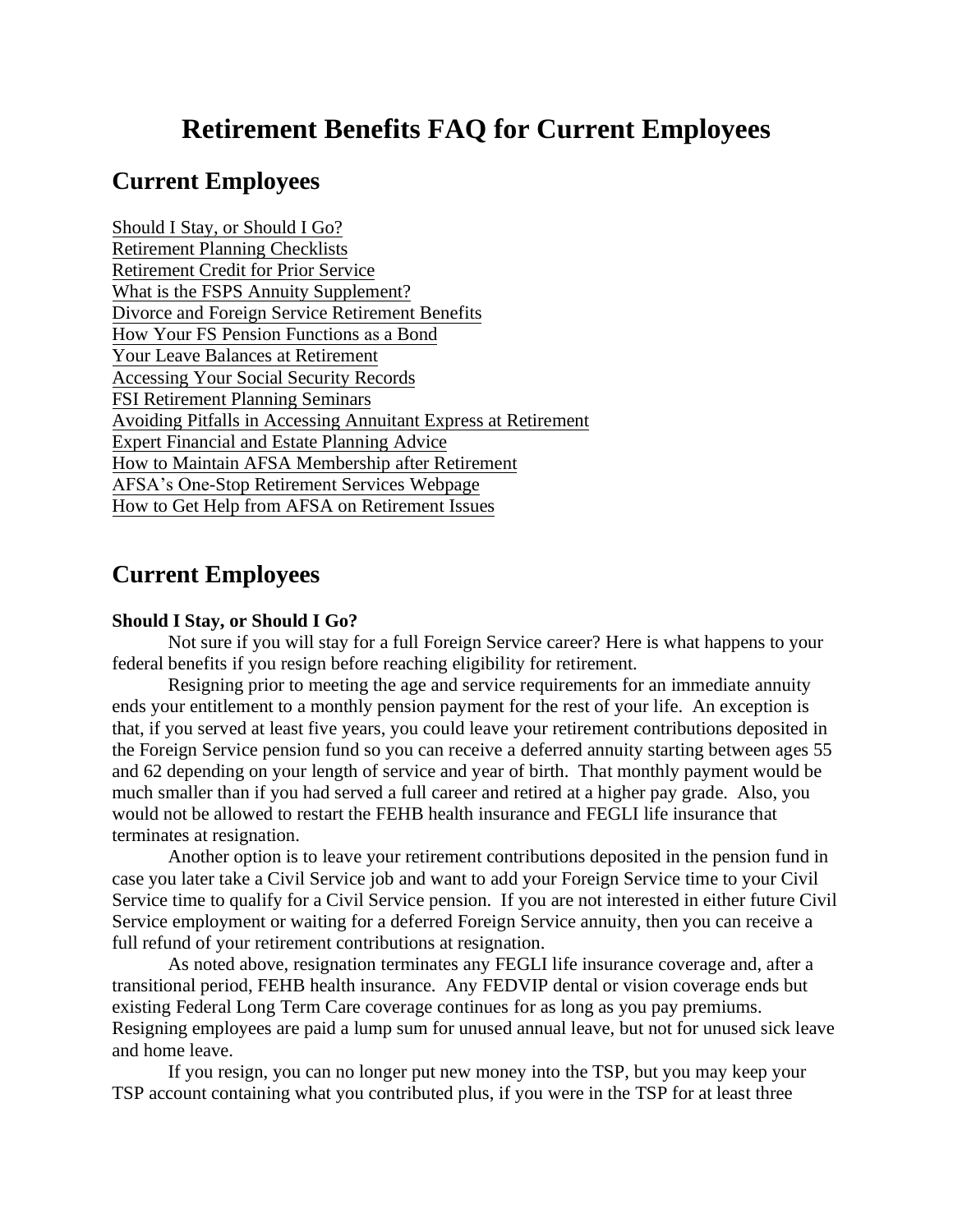years, the money your agency contributed. You may keep that money invested in the TSP, withdraw some or all of it (paying any applicable early-withdrawal penalty), or transfer the money to an IRA.

Finally, if you resign you keep the Social Security credit you earned while in the Foreign Service. That credit will be added to any previous or future private sector Social Security credit when you apply for Social Security benefits at or after age 62. (Updated May 2022)

# **Retirement Planning Checklists**

Two handy retirement planning checklists are posted on the AFSA Retirement Services web page at<http://www.afsa.org/retirement> under Getting Ready for Retirement. The Retirement Planning: Mid-Career Checklist covers 13 steps that employees should take years before they submit their retirement application. The Retirement Planning: One Year Out checklist covers 15 steps that employees can take just prior to retirement to maximize their benefits and help make the retirement process go smoothly. An AFSA webinar walking members through the Mid-Career Checklist, providing invaluable context, is available on the AFSA Retirement Services web page at [www.afsa.org/retirement.](http://www.afsa.org/retirement)

# **Retirement Credit for Prior Service**

If you worked elsewhere in the federal government prior to joining the Foreign Service, the Service Computation Date (SCD) listed in your records may be wrong for retirement purposes. The SCD that you have seen on your SF-50s over the years (documenting promotions, reassignments, etc.) is only for leave purposes. While employees get annual leave credit for almost any federal employment, we only get retirement credit for certain employment. If your retirement SCD is inaccurate when you apply for retirement, the State Department's Office of Retirement may inform you that you are not yet eligible to retire or that your monthly pension payment will be lower than you expected.

To avoid such bad news, see ALDAC cable 21 State 10876 "The Retirement Process: Retirement Credit for Prior Service" posted on the AFSA Retirement Services web page at [www.afsa.org/retirement](http://www.afsa.org/retirement) under Getting Ready for Retirement. It explains that employees who had federal civilian or military service prior to joining the Foreign Service must proactively take steps if they want to increase their Foreign Service pension and advance their retirement eligibility date by obtaining retirement credit for that prior service. State employees do this by contacting HRSC@state.gov. Employees at USAID, FCS, and FAS need to contact their own agency's HR office. It is critical to start this process at least one year before retirement as it requires interagency coordination which takes time.

To have prior military service or Peace Corps service credited for Foreign Service retirement purposes, you must make a deposit into the Foreign Service pension fund to cover the employee retirement contributions (plus interest) that were not made originally.

To have prior Civil Service time credited for Foreign Service retirement purposes, you must proactively contact HRSC@state.gov asking them to send a request to the Office of Personnel Management (OPM) to transfer to the Foreign Service pension fund the Civil Service pension fund contributions that you made during that earlier job. (Updated May 2022)

### **What is the FSPS Annuity Supplement?**

The Foreign Service Pension System (FSPS) Annuity Supplement is a benefit paid to employees who retire on an immediate annuity prior to age 62. Since FSPS retirees cannot draw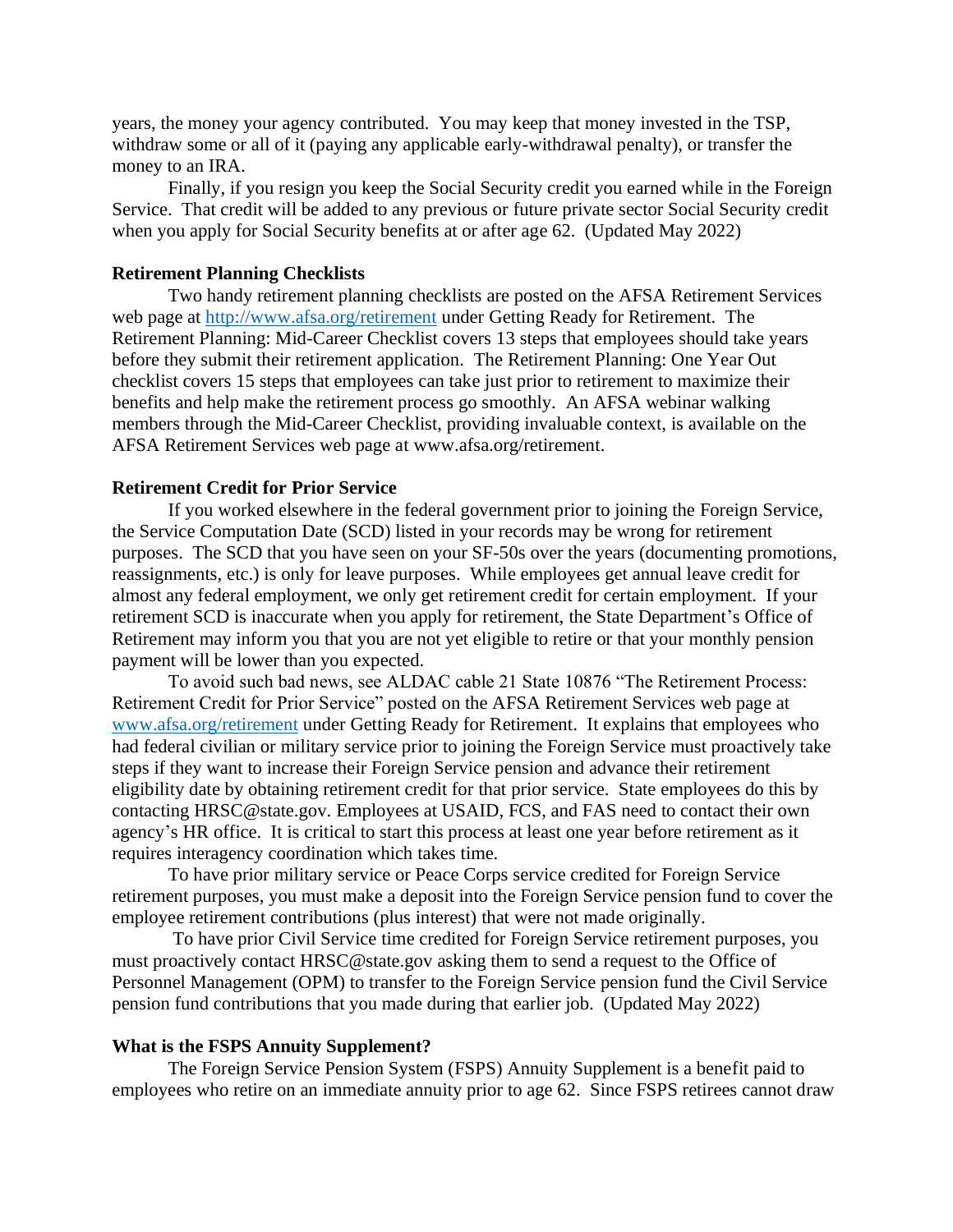on Social Security until age 62, the Annuity Supplement bridges that financial gap by paying you an amount approximating your Social Security benefit at age 62. The payment is separate from, and in addition to, your basic annuity which is based on your years of service and high-three year's average salary. You do not apply for the Annuity Supplement; it is paid automatically along with your basic annuity. If you retire after age 62, no Annuity Supplement is paid. Here are some key facts about the Annuity Supplement:

• It is subject to reduction if you have substantial wage earnings from post-retirement employment (not income from pension, TSP withdrawals, investments, or other non-wage income). In 2022, reductions start if you earn over \$19,560 during the calendar year. Your Annuity Supplement is reduced \$1 for every \$2 earned over that amount. For example, if a retiree has wage income of \$30,000 in 2022, their 2023 Annuity Supplement will be reduced by \$5,220 (\$435 per month). One year later, their 2023 wage earnings will determine if reductions will be taken to their 2024 Annuity Supplement. Reductions are based on the annual income report that Annuity Supplement recipients are required to send to the Human Resources Service Center in Charleston, SC in early January each year.

• If you are receiving the Annuity Supplement but fail to file your annual income report in early January, the Department of State's Office of Retirement will suspend your Annuity Supplement without warning until you submit the required report. For the required form and instructions, see State's Foreign Service Annual Annuitant Newsletter posted under "What's New" at [https://Rnet.state.gov](https://rnet.state.gov/) and on the AFSA Retirement Services web page at www.afsa.org/retirement under General Information on Retirement Issues.

• The earnings test does not apply immediately to those who retire prior to their Minimum Retirement Age (MRA) which is between age 55 and 57 depending on year of birth (57 for those born after 1969). Thus, retirees can earn as much as they want prior to their MRA without having their Annuity Supplement reduced.

• Finally, payment of your Annuity Supplement automatically ceases after the month that you turn age 62 whether or not you apply for Social Security. (Updated May 2022)

## **Divorce and Foreign Service Retirement Benefits**

The Foreign Service Act has unique provisions regarding the impact of divorce on retirement benefits about which even some Washington, D.C.-area divorce attorneys are unaware. A State Department summary of the rules is contained in a May 2019 ALDAC cable which is posted on the AFSA Retirement Services web page at<http://www.afsa.org/retirement> under Getting Ready for Retirement.

For example, Foreign Service spouses enjoy a default statutory entitlement to benefits if they meet certain requirements. The default entitlements can be altered through a court order or spousal agreement. However, to be valid the order or agreement must specifically refer to Foreign Service benefits.

Divorced Foreign Service employees must submit all relevant divorce documentation to the Department of State's Office of Retirement prior to retirement. E-mail a certified copy of the entire court order and all attachments to the HR Service Center at HRSC@state.gov or email that address asking for mailing instructions. The Office of Retirement will review the documentation and provide a divorce determination letter explaining who gets which retirement benefits or portions thereof.

Retirees should report any change in marital status (divorce, marriage, or death of spouse) by notifying the HR Service Center and providing the relevant documentation. A retiree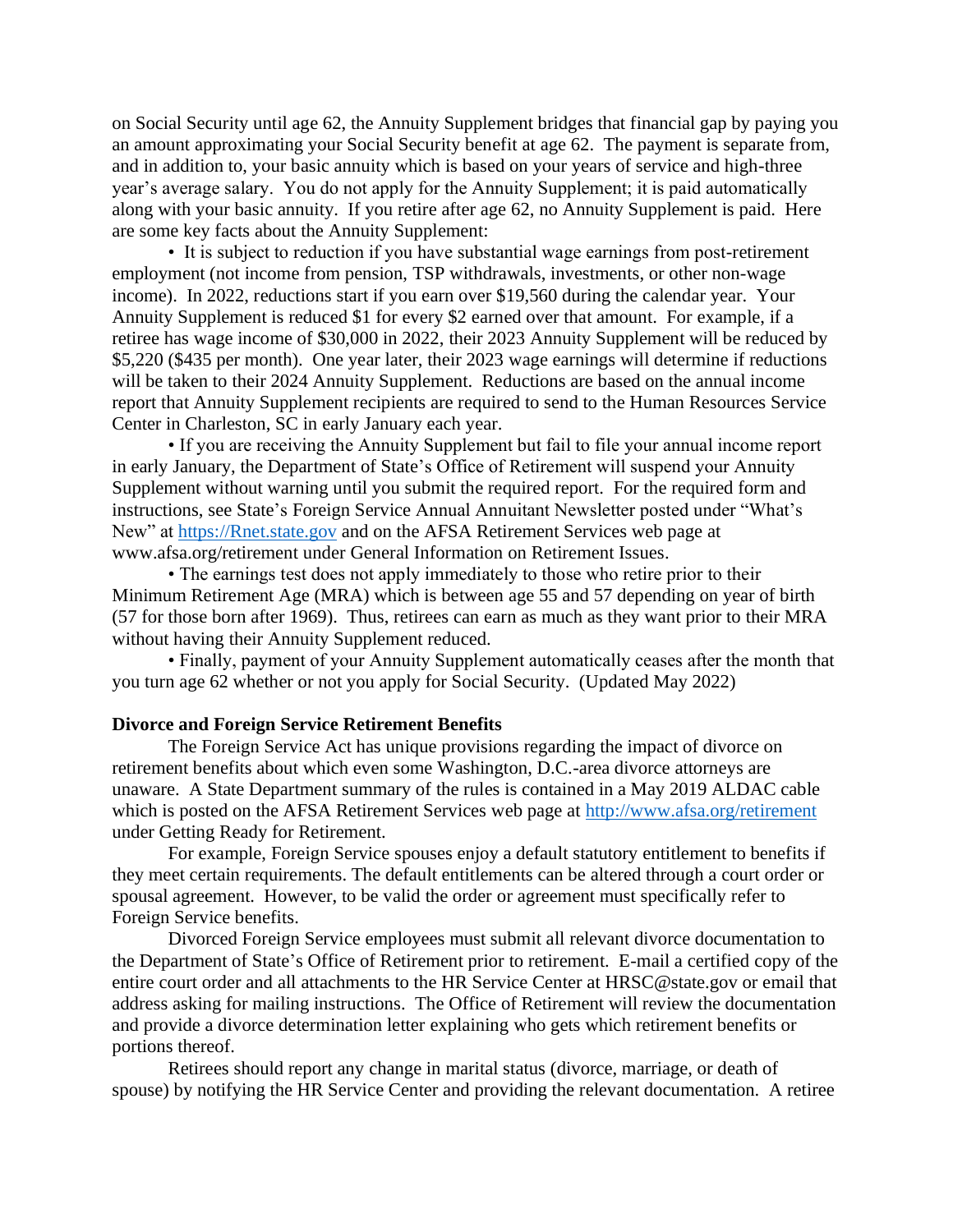who remarries has a limited period within which to make a survivor election for the new spouse. (Updated May 2022)

# **How Your FS Pension Functions as a Bond**

Financial advisors recommend keeping retirement savings in a diversified portfolio. The most basic diversification is between stocks and bonds. Stocks provide gains over the long-term that allow the value of your investments to outpace inflation. Bonds limit short-term drops in the value of your investments during stock market downturns.

Two examples of diversified portfolios are:

• the TSP L Income Fund (usually recommended for current retirees) which is around 76 percent bonds (G and F Funds) and 24 percent stocks (C, S, and I Funds).

• the TSP L 2045 Fund (usually recommended for people who expect to begin TSP withdrawals around 2045) which is currently around 23 percent bonds and 77 percent stocks.

However, few TSP account holders realize that their Foreign Service pension is a functional equivalent to a bond. That is because pensions like bonds provide a reliable stream of fixed periodic payments. Moreover, a Foreign Service pension is equivalent to a U.S. government bond that, unlike corporate bonds, is backed by the full faith and credit of the USG.

This means that, for example, a retiree who is receiving, or a current employee who will receive, a \$5,000 per month pension is benefiting from periodic payments equivalent to their owning a \$1.5 million bond that pays four percent of its value annually.

Here are two examples of the impact of that fact:

• for a retiree with a \$5,000 per month pension who has \$900,000 in the TSP L Income Fund, their combined portfolio of TSP plus pension is equivalent to their holding 91 percent (not 76 percent) of their retirement assets in bonds.

• for a current employee who expects to receive a \$5,000 per month pension and to retire with \$900,000 in the TSP L 2045 Fund, their combined portfolio of TSP plus pension is equivalent to their holding 71 percent (not 23 percent) of their retirement assets in bonds.

Those allocations may satisfy people whose top concern is the preservation of their current TSP balance during occasional stock market downturns. However, people who are more concerned about maintaining the purchasing power of their retirement assets over several decades may wish to hold more of their TSP holdings in stocks. (Updated May 2022)

#### **Your Leave Balances at Retirement**

If you are unsure about what happens to annual leave, sick leave, and home leave at retirement, here is an explanation:

• Annual Leave: The accrued annual leave listed on your final pay statement is paid out to you in a lump sum after retirement. If you have a lot of unused annual leave, that can amount to a substantial sum to fund your initial retirement activities. But don't get too excited – about 40 percent will be withheld for federal and state taxes, Medicare, and Social Security.

• Sick Leave: At retirement, unused sick leave is added to the length of service that is used to compute an immediate annuity. For example, 2116 hours of sick leave convert to one year and five days of additional service credit. But note that unused sick leave cannot be used to reach retirement eligibility. For example, you cannot add six months of sick leave to 19.5 years of service to qualify for a retirement requiring 20 years of service.

• Home Leave: Home leave disappears at retirement. Home leave is not an employee benefit but is a requirement of employment. Its purpose is to reorient us to the U.S. after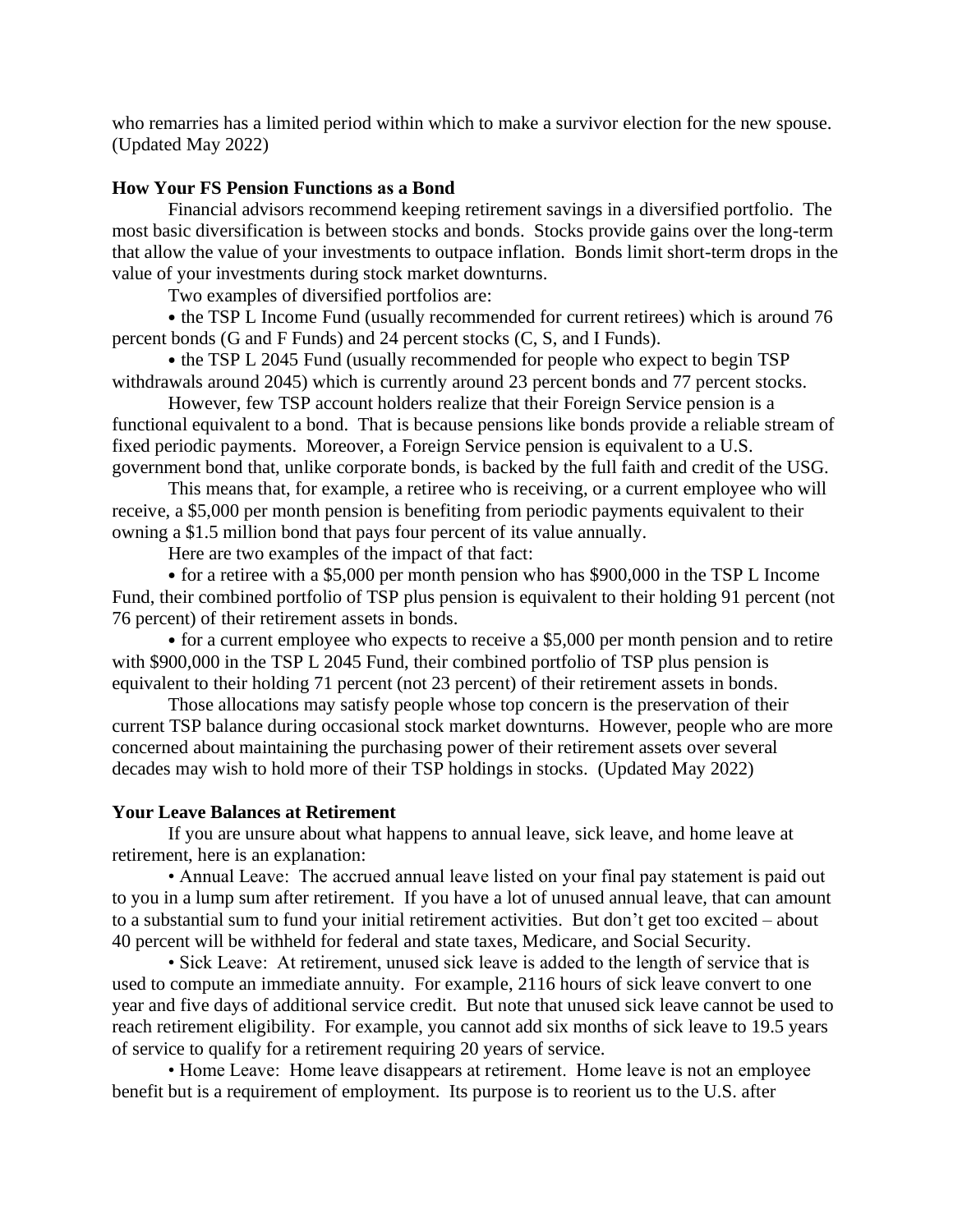extended overseas service in anticipation of future overseas assignments. Since that justification does not apply at retirement, all unused home leave is forfeited. So, either use it during your career or lose it at retirement. (Updated May 2022)

# **Accessing Your Social Security Records**

All future and current Social Security beneficiaries should create a My Social Security account on the Social Security Administration's website. On it, future beneficiaries can view a personalized retirement benefits report that estimates the monthly payment they will receive depending on the age they apply (between age 62 and 70). Current Social Security beneficiaries can perform numerous functions, including updating their address and direct deposit information. To create a My Social Security account, go to www.ssa.gov and click on Sign In/Up. You will be asked to verify your identity by providing personal information about yourself and answering questions taken from your credit report that only you are likely to know. You will need to enter a valid U.S. mailing address. If you currently have a fraud alert on your credit reports, you will face additional registration steps.

Once logged in, you can generate a personalized Social Security statement showing your year-by-year lifetime earnings history. Check to make sure it captures all your income that was subject to Social Security withholding. If any are missing, see the online instructions on what action to take. (Updated May 2022)

#### **FSI Retirement Planning Seminars**

Employees from all Foreign Service agencies who have not taken any of FSI's excellent retirement planning seminars owe it to themselves to do so. Even if you took one several years ago, you might want to re-take it since rules and procedures can change over time. Watching indepth presentations by subject matter experts may help you avoid major oversights in your retirement planning.

The seminars are the 2-day RV105-Early/Mid-Career Retirement Planning and the 4-day RV101-Retirement Planning Seminar for employees retiring within the next 10 years. RV101 has two sub-components that can be taken individually if you do not have time to view the full four days: RV103 (1-day, financial and estate planning) and RV104 (1-day, annuities and TSP).

For more information and instructions on how to register, see https://fsitraining.state.gov/Search?q=RV. (Updated May 2022)

#### **Avoiding Pitfalls in Accessing Annuitant Express at Retirement**

Department of State employees who are nearing retirement should make sure that they can logon to www.EmployeeExpress.gov using their Login.gov password since they will not be able to login with an ID card reader as a retiree. They should also make sure that their current personal email address and home mailing address are recorded in their Employee Express account in case they have problems logging on after retirement and need a password mailed to them.

# **Expert Financial and Estate Planning Advice**